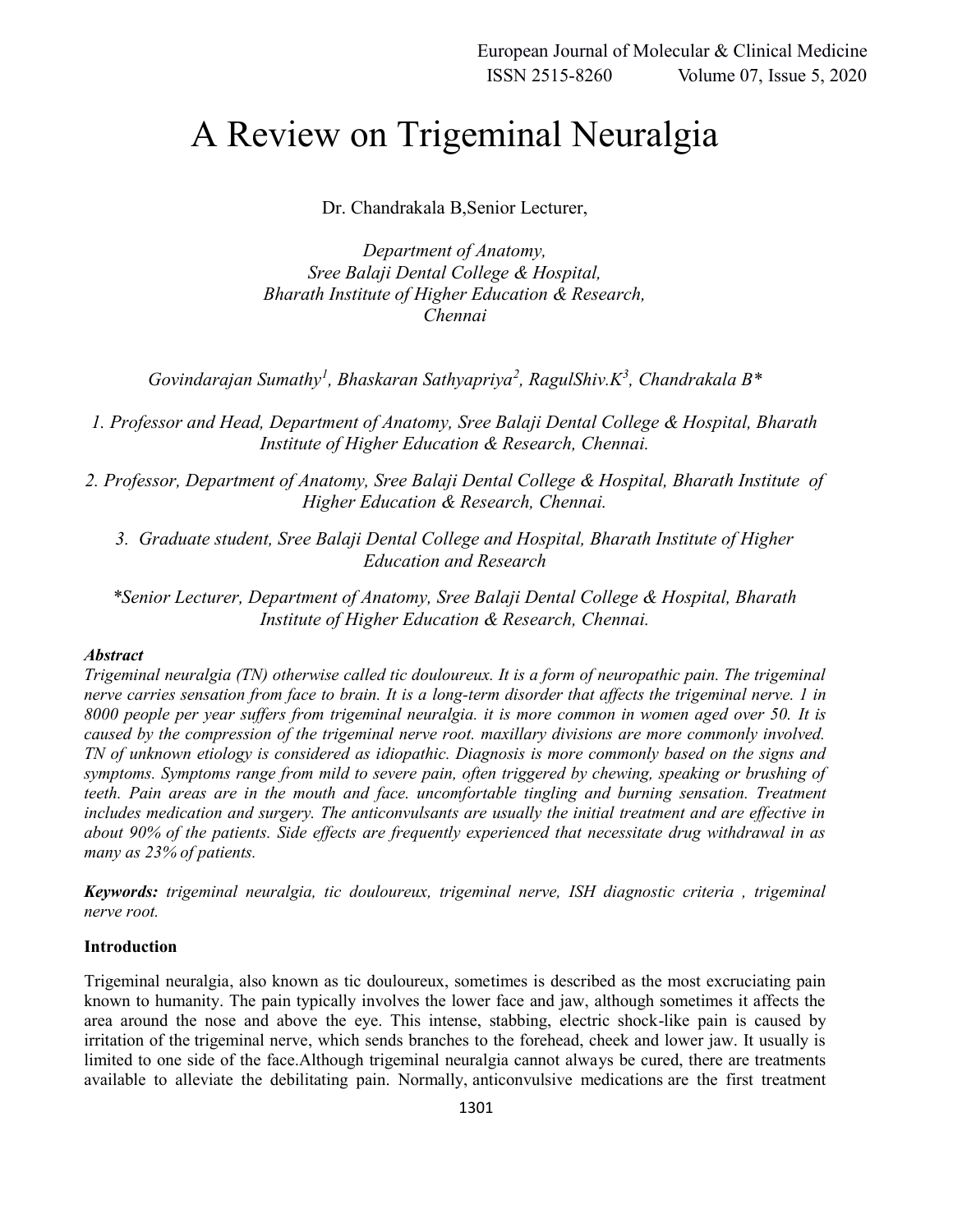choice. Surgery can be an effective option for those who become unresponsive to medications or for those who suffer serious side effects from the medications.

The trigeminal nerve is the fifth of 12 pairs of cranial nerves in the head. It is the nerve responsible for providing sensation to the face [1]. One trigeminal nerve runs to the right side of the head, while the other runs to the left. Each of these nerves has three distinct branches. ("Trigeminal" derives from the Latin word "tria," which means three, and "geminus," which means twin.) After the trigeminal nerve leaves the brain and travels inside the skull, it divides into three smaller branches, controlling sensations throughout the face:

- The first branch controls sensation in a person's eye, upper eyelid and forehead.
- The second branch controls sensation in the lower eyelid, cheek, nostril, upper lip and upper gum.
- The third branch controls sensations in the jaw, lower lip, lower gum, and some of the muscles used for chewing**.**

# **Prevalence and Incidence**

It is reported that 150,000 people are diagnosed with trigeminal neuralgia every year. While the disorder can occur at any age, it is most common in people over the age of 50. The National Institute of Neurological Disorders and Stroke(NINDS) notes that trigeminal neuralgia is more common in women than in men. Additionally, there is evidence that the disorder runs in families, likely because of an inherited blood vessel formation. Hypertension and multiple sclerosis (MS) also are risk factors [2].

# **Clinical Features**

Trigeminal neuralgia symptoms may include one or more of these patterns:

- Episodes of severe, shooting or jabbing pain that may feel like an electric shock
- Spontaneous attacks of pain or attacks triggered by things such as touching the face, chewing, speaking or brushing teeth
- Bouts of pain lasting from a few seconds to several minutes
- Episodes of several attacks lasting days, weeks, months or longer some people have periods when they experience no pain
- Constant aching, burning feeling that may occur before it evolves into the spasm-like pain of trigeminal neuralgia
- Pain in areas supplied by the trigeminal nerve, including the cheek, jaw, teeth, gums, lips, or less often the eye and forehead
- Pain affecting one side of the face at a time, though may rarely affect both sides of the face
- Pain focused in one spot or spread in a wider pattern
- Attacks that become more frequent and intense over time

The severity of the pain makes it difficult to wash the face, shave, and perform good oral hygiene. The pain has a significant impact on activities of daily living especially as people live in fear of when they are going to get their next attack of pain and how severe it will be. It can lead to severe depression and anxiety  $[3]$ .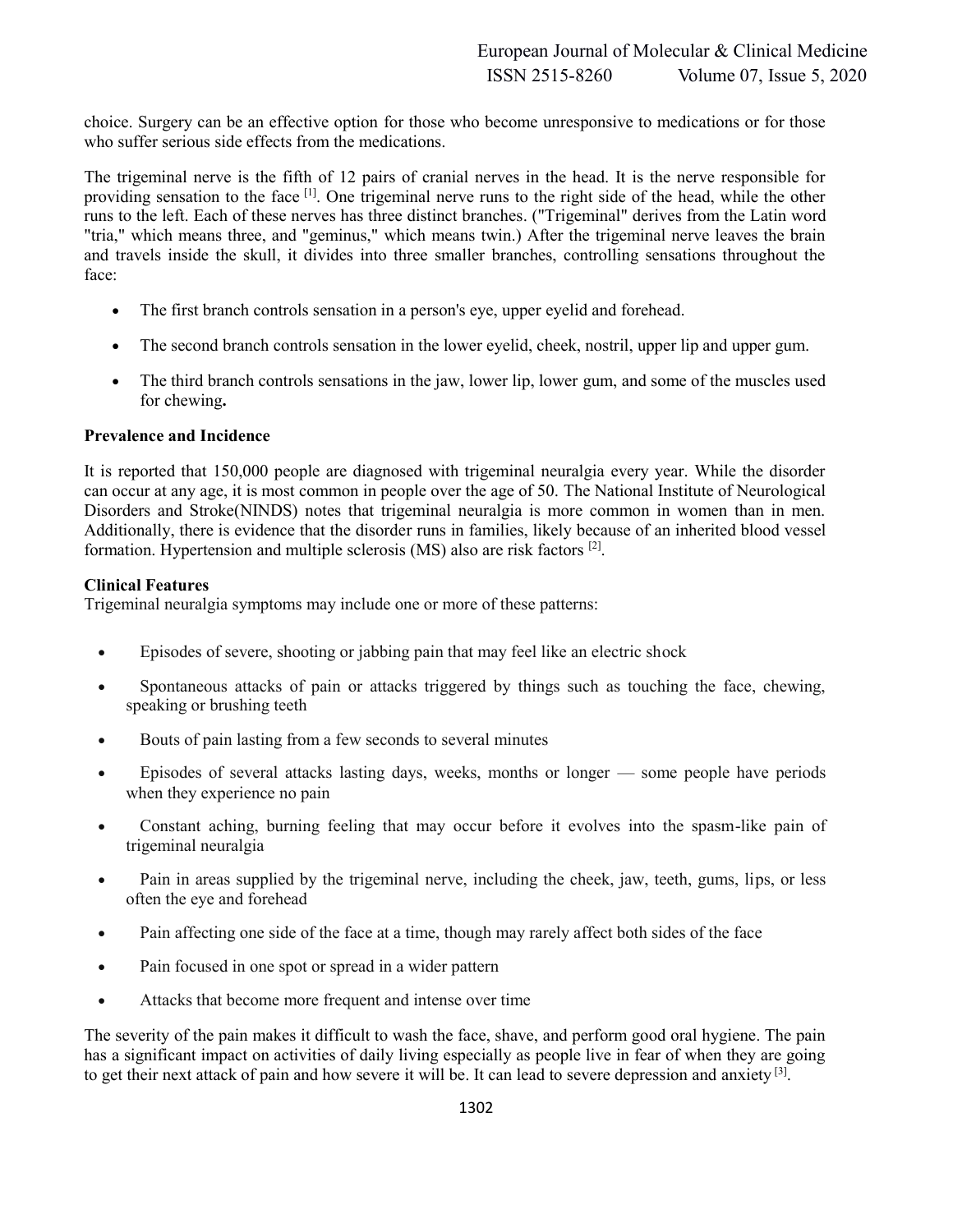International headache society (IHS). classified trigeminal neuralgia into two types.

- 1 . classical / idiopathic / typical.
- 2. Symptomatic.

Classical trigeminal neuralgia is a unilateral disorder characterised by brief electric, shock like pains . they are abrupt in onset and termination and limited to the distribution of one or more divisions of the trigeminal nerve .In symptomatic trigeminal neuralgia pain is similar to classical type, but it is caused by a demonstrable structure lesion other than vascular compression .

## **Etiology**

- 1. Compression of the trigeminal nerve root
- 2. Primary demyelination disorders
- 3. Infiltrative disorders of the trigeminal nerve root , ganglion and nerve.
- 4. Non demyelinating lesions of the pons or medulla
- 5. Familial trigeminal neuralgia.

The most common cause of trigeminal neuralgia is a compressing loop of an artery (most commonly the superior cerebellar artery (SCA)) or vein pressing on the trigeminal nerve at the cerebellopontine angle , seen in  $\sim$  95% of patients [4,5]. It has been shown that compression of the centrally myelinated, proximal or posterior segment of the cisternal portion of trigeminal nerve results in clinically significant neuralgia, not the more distal, peripherally myelinated nerve (oligodendrocytes vs Schwann cells). The reason for this is not well understood, however. There is associated demyelination of the compressed nerve in some cases.

Although rare, posterior fossa tumors can be another cause, most commonly vestibular schwannomas, meningiomas, arachnoid cysts, or epidermoid cysts . Multiple sclerosis may also cause trigeminal neuralgia and its incidence is much higher in multiple sclerosis than in the general population  $[5]$ .

## **Diagnosis**

The diagnosis of trigeminal neuralgia is mainly based on your description of the pain.

Type. Pain related to trigeminal neuralgia is sudden, shock-like and brief.

Location. The parts of your face that are affected by pain will tell your doctor if the trigeminal nerve is involved.

Triggers. Trigeminal neuralgia-related pain usually is brought on by light stimulation of your cheeks, such as from eating, talking or even encountering a cool breeze<sup>[6]</sup>.

## **Examination of the Fifth Cranial Nerve**

. The evaluation of the fifth cranial nerve is conducted as part of the general neurological examination. The fifth cranial nerve is the largest of the nerves, and its functions are both sensory and motor. The corneal reflex is elicited with the fine tip of a cotton swab, touching but not dragging the wisp of cotton over the cornea  $[6,7]$ 

## **Sensory Examination.**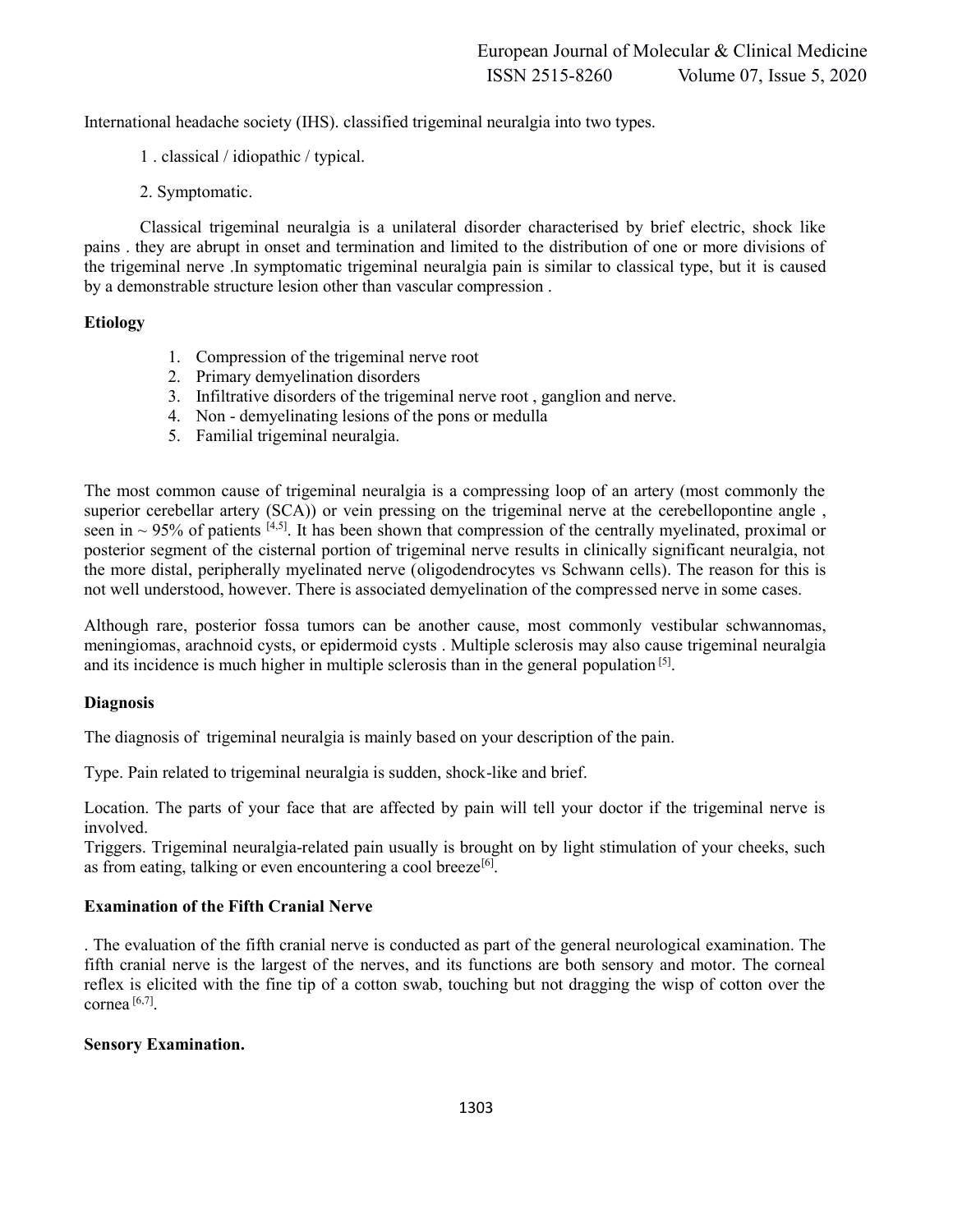The sensory examination of the three divisions is conducted with light touch (cotton wool), pinprick, vibration, and hot/cold sensation, ending with deep pressure. In this fashion, all the modalities are sequentially evaluated <sup>[7]</sup>.

## **Diagnostic Imaging**

Imaging studies in TN have included skull x-rays, computerized tomography, and now MR imaging. Standard MR imaging is ordered in these patients to evaluate other causes of the syndrome (vide infra). The sensitivity of MR imaging alone for determining the vessels or site of cross compression is poor.

#### **Electrophysiological Tests**

Electrophysiological investigations into the trigeminal nerve have yielded consistent results, but they have not been widely used. They are a good complement to a careful sensory examination. Indeed, there is close correlation between these electrophysiological investigations and the clinical examination, which can specify the type of sensory neuropathy  $[5]$ .

#### **MRI**

Vascular contact deforming the trigeminal nerve is seen in about 15% of cases. In such cases, it is important to mention if the contacting vessel is an artery or vein and if it is contacting the proximal or distal portion of the cisternal portion of the trigeminal nerve. A dedicated protocol including T2 or T1 volumetric acquisition techniques with thin slices in all three planes should be helpful. However, an evidence-based review did not find evidence to support or refute the usefulness of MRI for this purpose [8].

#### **Treatment**

Trigeminal neuralgia treatment usually starts with medications, and some people don't need any additional treatment. However, over time, some people with the condition may stop responding to medications, or they may experience unpleasant side effects. For those people, injections or surgery provide other trigeminal neuralgia treatment options. Anticonvulsants. Doctors usually prescribe carbamazepine (Tegretol, Carbatrol, others) for trigeminal neuralgia, and it's been shown to be effective in treating the condition. Other anticonvulsant drugs that may be used to treat trigeminal neuralgia include oxcarbazepine lamotrigine and phenytoin. Other drugs, including clonazepam and gabapentin, also may be used.Antispasmodic agents. Muscle-relaxing agents such as baclofen (Gablofen, Lioresal) may be used alone or in combination with carbamazepine. Side effects may include confusion, nausea and drowsiness [9, <sup>10]</sup>. Botox injections. Small studies have shown that onabotulinumtoxinA (Botox) injections may reduce pain from trigeminal neuralgia in people who are no longer helped by medications. However, more research needs to be done before this treatment is widely used for this condition.

#### **Surgery**

Surgical options for trigeminal neuralgia include:

Microvascular decompression:This procedure involves relocating or removing blood vessels that are in contact with the trigeminal root to stop the nerve from malfunctioning. During microvascular decompression, the doctor makes an incision behind the ear on the side of pain. Then, through a small hole in skull, the surgeon moves any arteries that are in contact with the trigeminal nerve away from the nerve,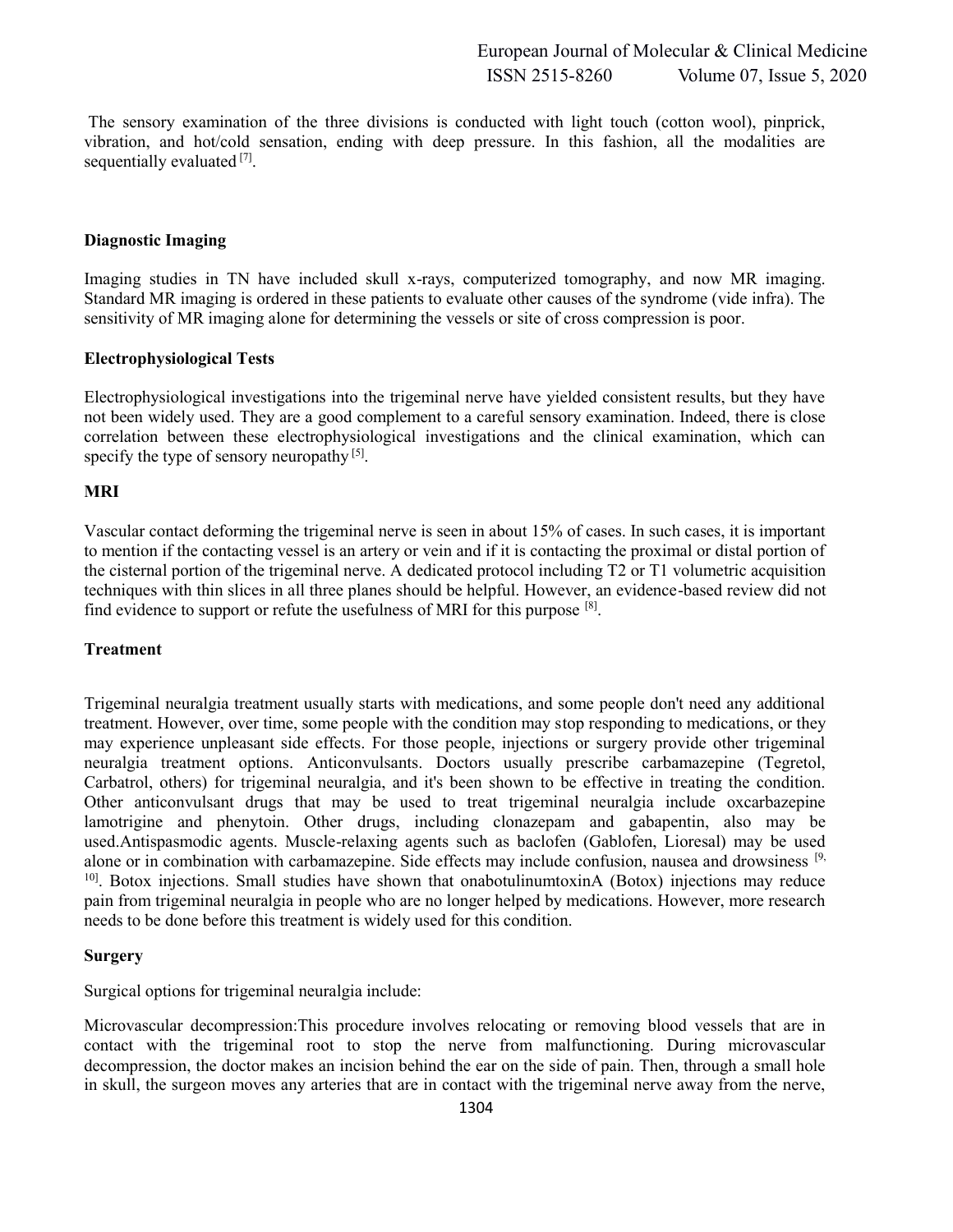and places a soft cushion between the nerve and the arteries. Microvascular decompression can successfully eliminate or reduce pain most of the time, but pain can recur in some people. Microvascular decompression has some risks, including decreased hearing, facial weakness, facial numbness, a stroke or other complications. Most people who have this procedure have no facial numbness afterward [11].Brain stereotactic radiosurgery (Gamma knife). In this procedure, a surgeon directs a focused dose of radiation to the root of trigeminal nerve. This procedure uses radiation to damage the trigeminal nerve and reduce or eliminate pain. Relief occurs gradually and may take up to a month. Brain stereotactic radiosurgery is successful in eliminating pain for most people. If pain recurs, the procedure can be repeated. Facial numbness can be a side effect  $[12]$ . Other procedures may be used to treat trigeminal neuralgia, such as a rhizotomy. In a rhizotomy, the surgeon destroys nerve fibers to reduce pain, and this causes some facial numbness. Types of rhizotomy include: Glycerol injection. During this procedure, the doctor inserts a needle through the patients' face and into an opening in the base of the skull. The doctor guides the needle into the trigeminal cistern, a small sac of spinal fluid that surrounds the trigeminal nerve ganglion — where the trigeminal nerve divides into three branches — and part of its root. Then, the doctor will inject a small amount of sterile glycerol, which damages the trigeminal nerve and blocks pain signals. This procedure often relieves pain. However, some people have a later recurrence of pain, and many experience facial numbness or tingling. Balloon compression. In balloon compression, the doctor inserts a hollow needle through the face and guides it to a part of the trigeminal nerve that goes through the base of your skull. Then, the doctor threads a thin, flexible tube (catheter) with a balloon on the end through the needle. The doctor inflates the balloon with enough pressure to damage the trigeminal nerve and block pain signals. Balloon compression successfully controls pain in most people, at least for a period. Most people undergoing this procedure experience at least some transient facial numbness [12, 13]. Radiofrequency thermal lesioning. This procedure selectively destroys nerve fibers associated with pain. While sedated, the surgeon inserts a hollow needle through your face and guides it to a part of the trigeminal nerve that goes through an opening at the base of the skull. Once the needle is positioned, the surgeon will briefly wake you from sedation. The surgeon inserts an electrode through the needle and sends a mild electrical current through the tip of the electrode. The patient will be asked to indicate when and where you feel tingling. When the neurosurgeon locates the part of the nerve involved in pain, the patient is returned to sedation. Then the electrode is heated until it damages the nerve fibers, creating an area of injury (lesion). Radiofrequency thermal lesioning usually results in some temporary facial numbness after the procedure. Pain may return after three to four years [14].

## **Conclusion**

The peripheral pathogenic mechanism of trigeminal neuralgia is induced by progressive dystrophy in the peripheral branches of the trigeminal nerve which can be evoked by the compression syndrome [5]. A patient with suspected trigeminal neuralgia should be examined carefully by the specialists who have expertise in assessing and diagnosing possible pathological processes and be able to eliminate the contributing factors so the trigeminal neuralgia can be managed.

## **References**

1.Fonseca , marciani , turvey,oral and maxillofacial surgery , 2nd edition , volume 2 , Saunders Elsevier ,2009.

2.Jaffrey P.Okeson, bells orofacial pain , 6 th edition , quintessence publishing co inc, 2005.

3.Peterson, ellis , hupp , tucker , oral and maxillofacial surgery , 4 th edition , elsevier , 2003.

4.G.C Manzoni , P.Torelli , epidemiology of typical and atypical craniofacial neuralgias , neurol sci (2005)